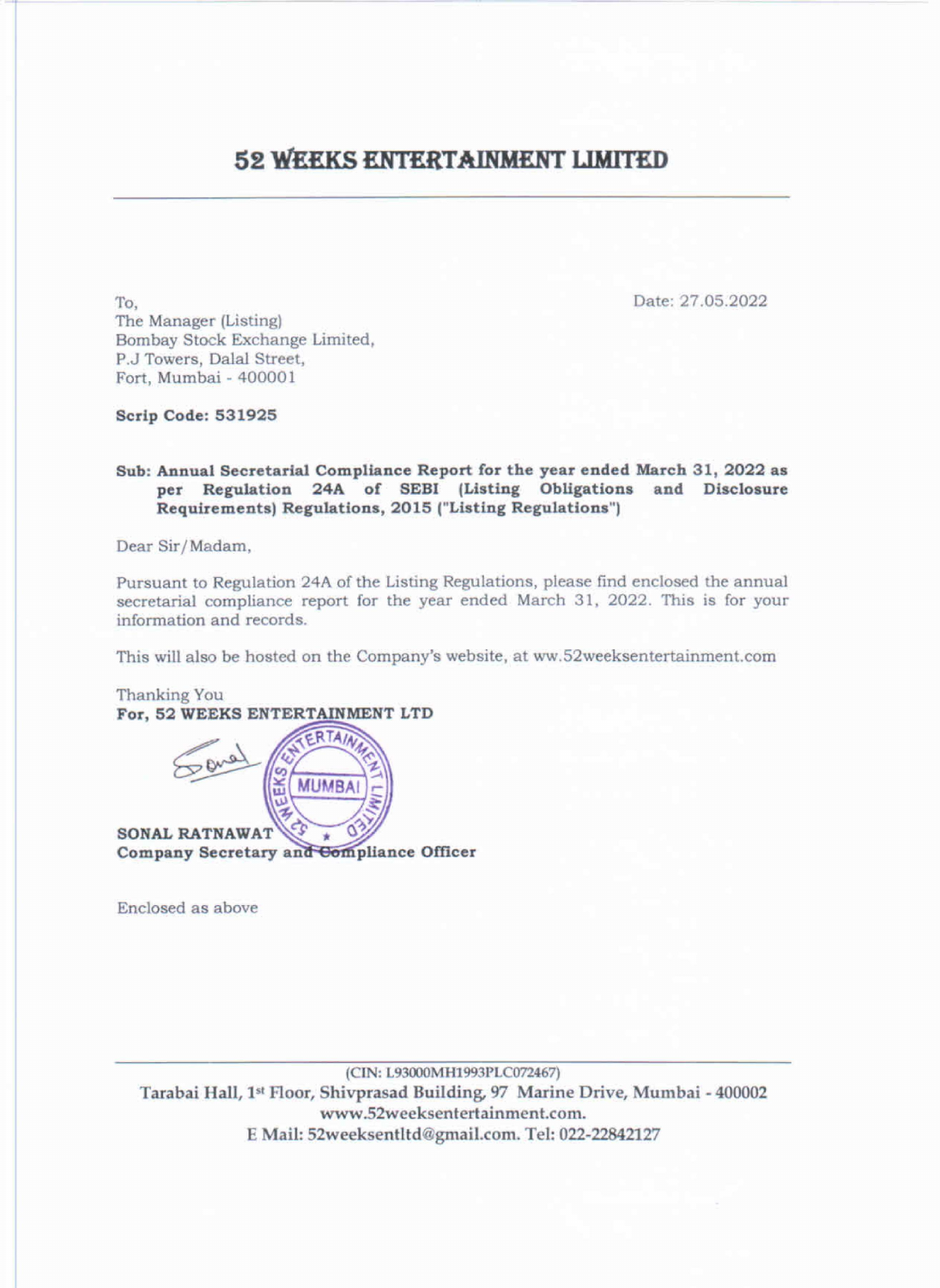

SUPRABHAT CHAKRABORTY (COMPANY SECRETARY IN PRACTICE) 1 CROOKED LANE, ROOM NO. 333 3RD FLOOR, KOLKATA - 700069 MOBILE: 9732595866 E-mail: suprabhatcsO8@gmail.com suprabhat\_csO8@yahoo.com

## Secretarial Compliance Report of 52 Weeks Entertainment Ltd for the year ended March 31, 2022

- I, Suprabhat Chakraborty, Practising Company Secretaries have examined:
	- (a) all the documents and records made available to me and explanation provided by 52 Weeks Entertainment Ltd CIN: L93000MH1993PLC072467 (Formerly known as Shantanu Sheorey Aquakult Ltd) (" the listed entity'),
	- (b) the filings/ submissions made by the listed entity to the stock exchanges,
	- (c) website of the listed entity,
	- (d) any other document/ filing, as may be relevant, which has been relied upon to make this certification,

For the year ended 31/03/2022 ("Review Period") in respect of compliance with the provisions of:

- (a) the Securities and Exchange Board of India Act, 1992 ("SEBI Act") and the Regulations, circulars, guidelines issued there under; and
- (b) the Securities Contracts (Regulation) Act, 1956 ("SCRA"), rules made there under and the Regulations, circulars, guidelines issued there under by the Securities and Exchange Board of India ("SEBI");

The specific Regulations, whose provisions and the circulars/ guidelines issued there under, have been examined, include:-

- (a) Sec<br>and<br>(b) Sec<br>Dis<br>(c) Sec (a) Securities and Exchange Board of India (Listing Obligations and Disclosure Requirements) Regulations, 2015;
	- (b) Securities and Exchange Board of India (Issue of Capital and Disclosure Requirements) Regulations, 2018;
	- (c) Securities and Exchange Board of India (Substantial

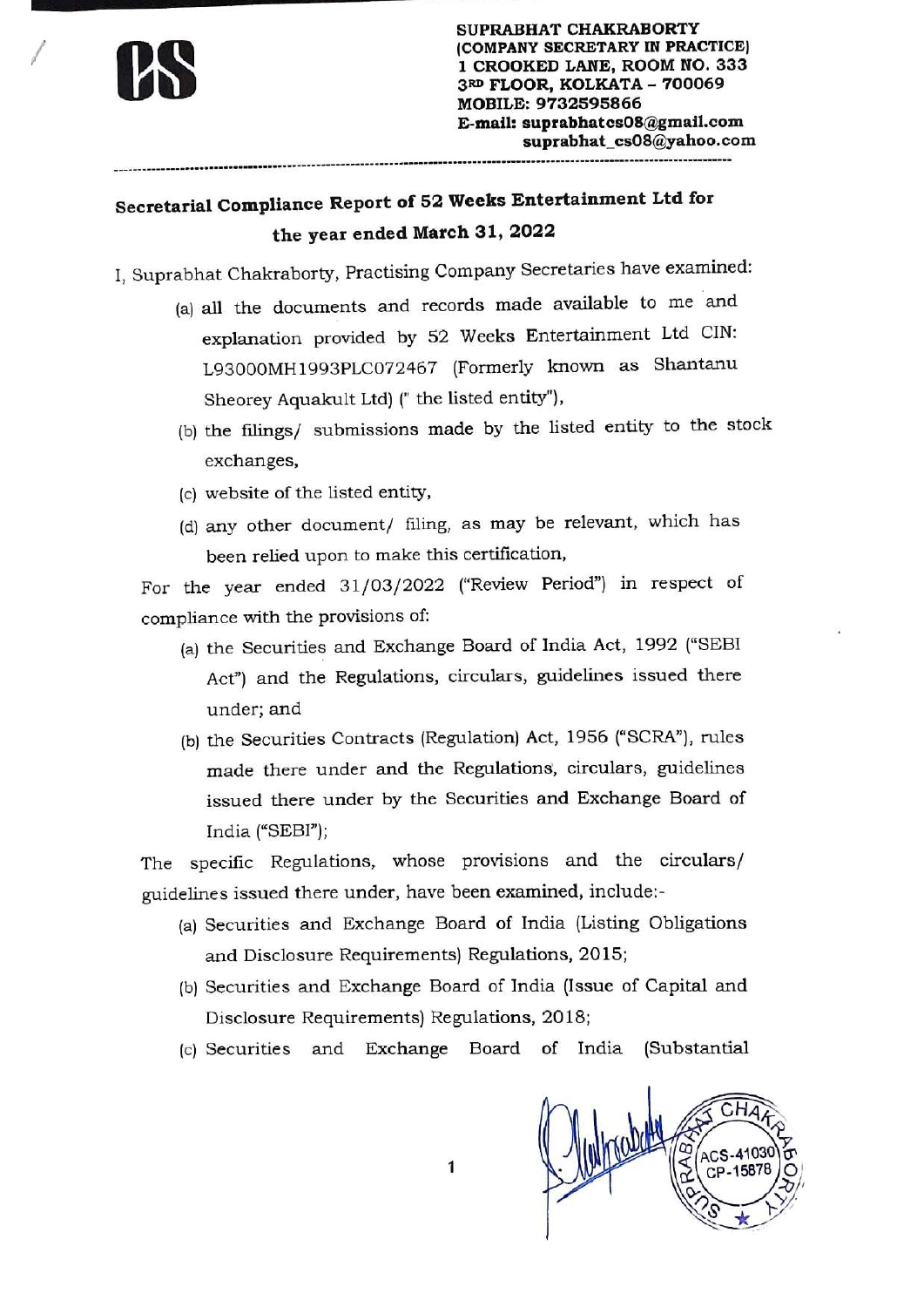Acquisition of Shares and Takeovers) Regulations, 2011;

- (d) Securities and Exchange Board of India (Buyback of Securities) Regulations, 2018;
- (e) Securities and Exchange Board of India (Share Based Employee Benefits) Regulations, 2014;
- (f) Securities and Exchange Board of India (Issue and Listing of Debt Securities) Regulations, 2008; (Not applicable to the Company during the Audit Period).
- (g) Securities and Exchange Board of India (Issue and Listing of Non- Convertible and Redeemable Preference Shares) Regulations, 2013;
- (h) Securities and Exchange Board of India (Prohibition of Insider Trading) Regulations, 2015;
- (i) The Securities and Exchange Board of India (Delisting of Equity Shares) Regulations, 2009;

a) The listed entity has complied with the provisions of the above Regulations and circulars/ guidelines issued there under, except in Acquisition of Shares and Ta<br>
(d) Securities and Exchange Boa<br>
Regulations, 2018;<br>
(e) Securities and Exchange<br>
Employee Benefits) Regulatio<br>
(f) Securities and Exchange Boa<br>
Debt Securities) Regulation<br>
Company during the respect of matters specified below:-

|     |                                                           | (f) Securities and Exchange Board of India (Issue and Listing of    |                                                      |
|-----|-----------------------------------------------------------|---------------------------------------------------------------------|------------------------------------------------------|
|     |                                                           | Debt Securities) Regulations, 2008; (Not applicable to the          |                                                      |
|     | Company during the Audit Period).                         |                                                                     |                                                      |
|     |                                                           | (g) Securities and Exchange Board of India (Issue and Listing of    |                                                      |
|     | Convertible<br>Non-                                       | Redeemable Preference<br>and                                        | Shares)                                              |
|     | Regulations, 2013;                                        |                                                                     |                                                      |
|     |                                                           | (h) Securities and Exchange Board of India (Prohibition of Insider  |                                                      |
|     | Trading) Regulations, 2015;                               |                                                                     |                                                      |
|     |                                                           | (i) The Securities and Exchange Board of India (Delisting of        |                                                      |
|     | Equity Shares) Regulations, 2009;                         |                                                                     |                                                      |
|     |                                                           | and based on the above examination, we hereby report that, during   |                                                      |
|     | the Review Period:                                        |                                                                     |                                                      |
|     |                                                           |                                                                     |                                                      |
| a)  |                                                           | The listed entity has complied with the provisions of the above     |                                                      |
|     |                                                           | Regulations and circulars/ guidelines issued there under, except in |                                                      |
|     | respect of matters specified below:-                      |                                                                     |                                                      |
| Sr. | Compliance<br>Requirement<br>(Regulations/<br>circulars / | Deviations                                                          | Observations/<br><b>Remarks of the</b><br>Practicing |
| No  | guidelines                                                |                                                                     | Company                                              |
|     | including<br>specific                                     |                                                                     | Secretary                                            |
|     | clause)                                                   |                                                                     |                                                      |
|     | Regulation 31                                             | Shareholding of                                                     | The Company has                                      |
|     | (2) of Securities                                         | all promoters(s)/                                                   | applied for exemption                                |
| 1   | and Exchange                                              | promoters group                                                     | from the provisions                                  |
|     | Board of India                                            | is not in                                                           | of 100% shareholding                                 |
|     | (Listing                                                  | dematerialised                                                      | of the promoters/                                    |



I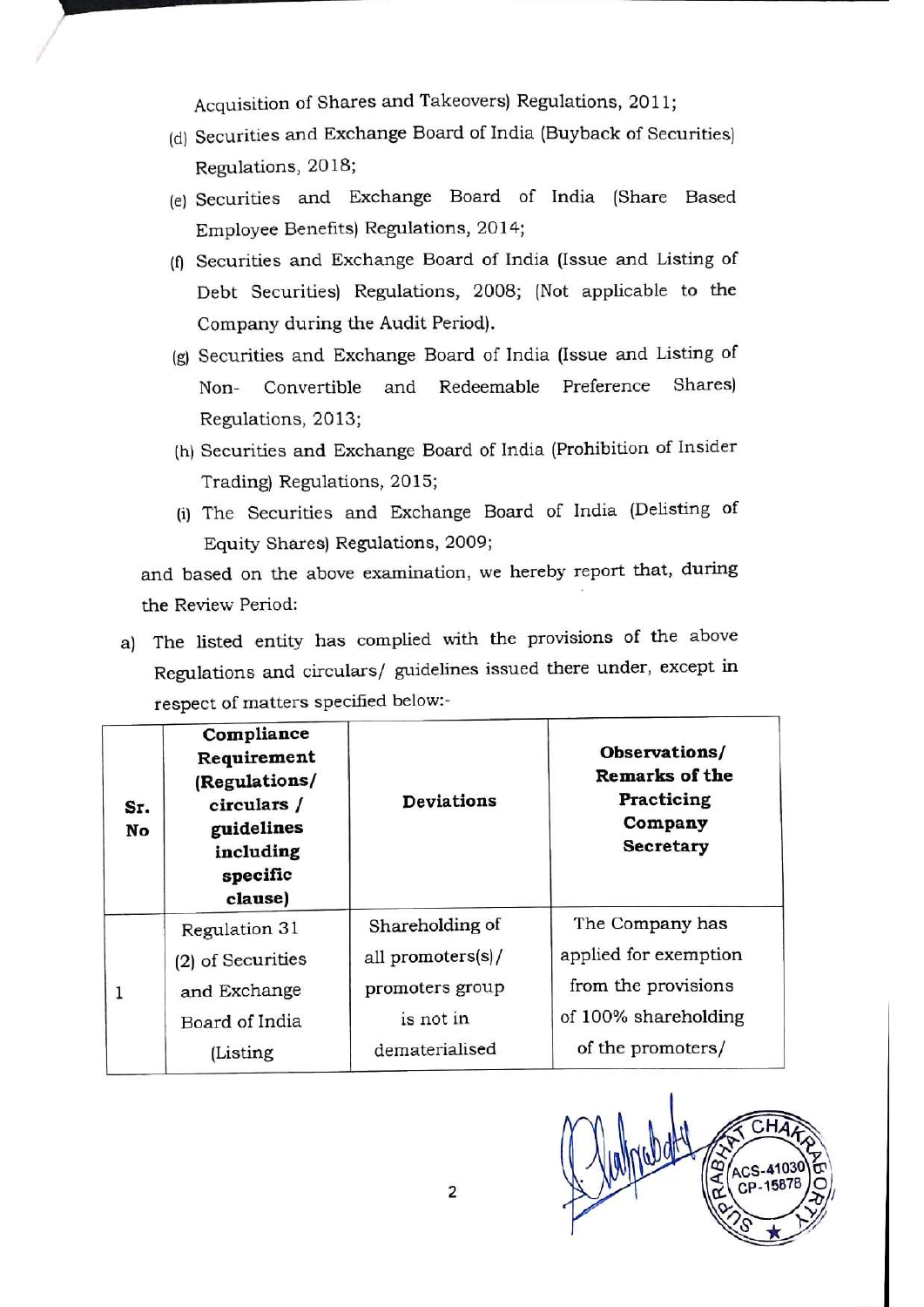|   |    |            | Obligations and<br>Disclosure<br>Requirements)<br>Regulations,<br>2015                                                                                              | form                                                                                                                                                                                                                                                                                                                                                                                                           |                      |                                                            | promoters group in<br>dematerialised form                                                                                                     |
|---|----|------------|---------------------------------------------------------------------------------------------------------------------------------------------------------------------|----------------------------------------------------------------------------------------------------------------------------------------------------------------------------------------------------------------------------------------------------------------------------------------------------------------------------------------------------------------------------------------------------------------|----------------------|------------------------------------------------------------|-----------------------------------------------------------------------------------------------------------------------------------------------|
| 2 |    |            | Regulation 18<br>$(1)$ $(d)$<br>Securities and<br>Exchange<br>Board of India<br>(Listing)<br>Obligations and<br>Disclosure<br>Requirements)<br>Regulations,<br>2015 | The chairperson<br>of the audit<br>committee had<br>not presented at<br>Annual General<br>Meeting for the<br>financial year<br>2020-21.                                                                                                                                                                                                                                                                        |                      |                                                            | The chairperson of<br>the audit committee<br>had not presented at<br>Annual General<br>Meeting for the<br>financial year 2020-<br>21.         |
|   | b) |            | issued there under:                                                                                                                                                 | insofar as it appears from my/our examination of those records.<br>(c) The following are the details of actions taken against the listed<br>entity/ its promoters/ directors/ material subsidiaries either by<br>SEBI or by Stock Exchanges (including under the Standard<br>Operating Procedures issued by SEBI through various circulars)<br>under the aforesaid Acts/ Regulations and circulars/ guidelines |                      |                                                            | The listed entity has maintained proper records under the provisions of<br>the above Regulations and circulars/ guidelines issued there under |
|   |    | Sr.<br>No. | <b>Action</b> taken<br>by                                                                                                                                           | Details of<br>violation                                                                                                                                                                                                                                                                                                                                                                                        | action taken<br>etc. | Details of<br>E.g. fines,<br>warning letter,<br>debarment, | Observations/<br>remarks of the<br>Practicing<br>Company<br>Secretary, if<br>any.                                                             |

- b) The listed entity has maintained proper records under the provisions of the above Regulations and circulars/ guidelines issued there under insofar as it appears from my/our examination of those records.
- (c) The following are the details of actions taken against the listed entity/ its promoters/ directors/ material subsidiaries either by SEBI or by Stock Exchanges (including under the Standard Operating Procedures issued by SEBI through various circulars) under the aforesaid Acts/ Regulations and circulars/ guidelines issued there under:

| Sr.<br>No. | Action taken<br>by | Details of<br>violation | Details of<br>action taken<br>E.g. fines,<br>warning letter,<br>debarment,<br>etc. | Observations/<br>remarks of the<br>Practicing<br>Company<br>Secretary, if<br>any. |
|------------|--------------------|-------------------------|------------------------------------------------------------------------------------|-----------------------------------------------------------------------------------|
|            |                    | Nil                     |                                                                                    |                                                                                   |



3